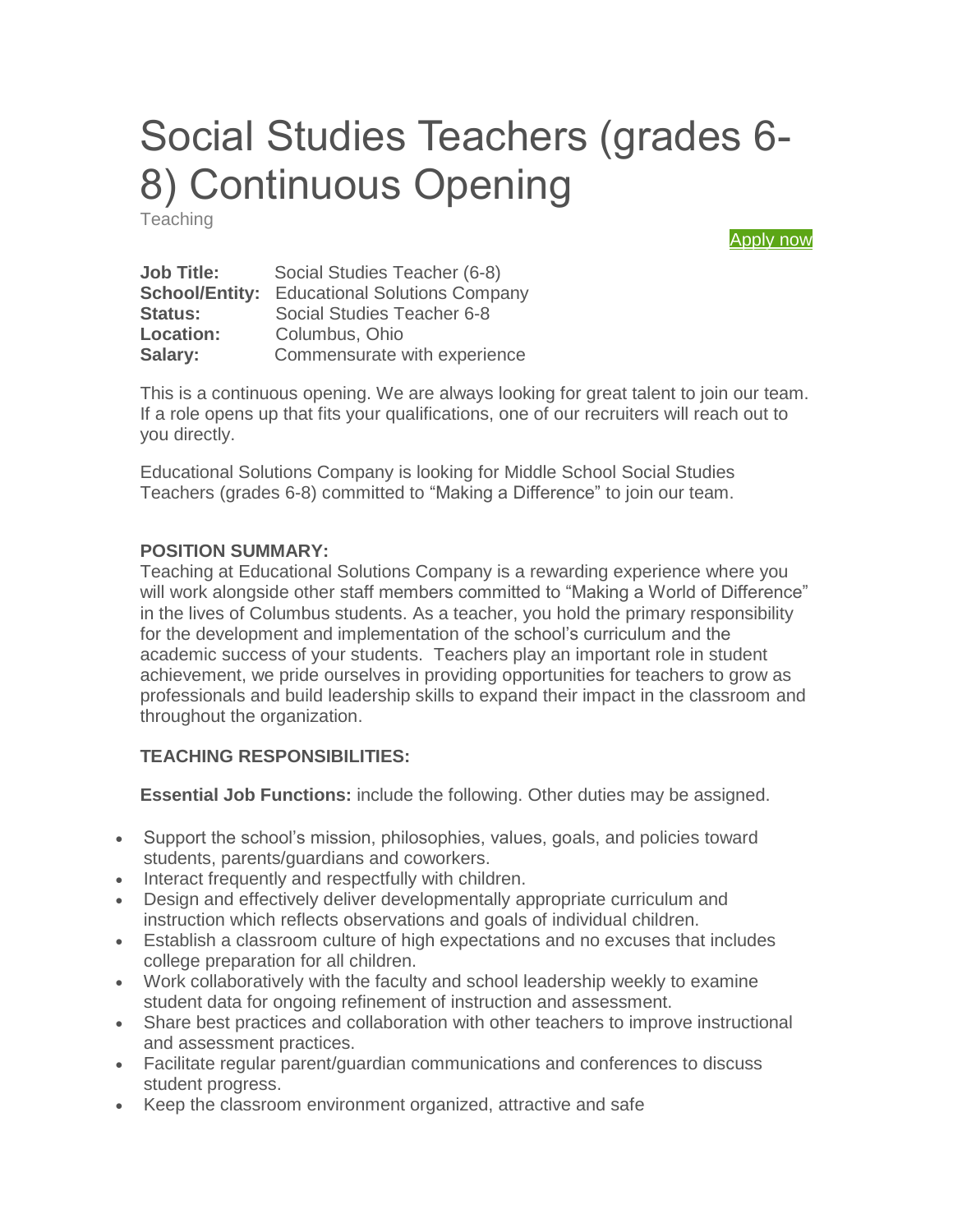• Provide daily intervention supports to assigned groups.

#### **SKILLS AND CHARACTERISTICS OF A SUCCESSFUL TEACHER:**

- Passionate about education and our mission to "Making a Difference"
- Passionate and dedicated to ensuring each student finds success in learning
- Highly qualified in content area and/or grade level
- Maintain a professional and no excuses attitude
- Receptive to feedback and desire to evolving professionally to implement research-based, best practices in educating students living in urban environments
- Has the work ethic and desire to go above and beyond
- Uses data to drive instruction and uses the information to inform and adjust instructional decisions
- Differentiates instruction based on individual student needs
- Has a willingness to work in and out of the classroom to increase student achievement
- Highly organized and able to balance the demands of teaching, professional development, after school responsibilities, committee memberships and their personal life.
- Team player and enjoys working in a strong collaborative environment. Candidate will understand that we succeed collectively as a school team; therefore, working together and constantly motivating one another facilitates each team member to attain their personal best.

#### **EDUCATION & EXPERIENCE:**

- Bachelor's degree
- Valid OH teaching certificate/license or must be in the process of obtaining a valid OH teaching certificate/license in subject area to be taught

#### **COMPENSATION & BENEFITS:**

Compensation packages are competitive and commensurate with experience. Educational Solutions Company offers a comprehensive benefit package that includes medical, dental and vision, life and disability coverage. Employees are also eligible to participate in the Ohio STRS or SERS (state retirement system). Employees can voluntarily elect to contribute to Ohio Deferred Compensation.

## **Qualifications**

**Education** 

**Required**